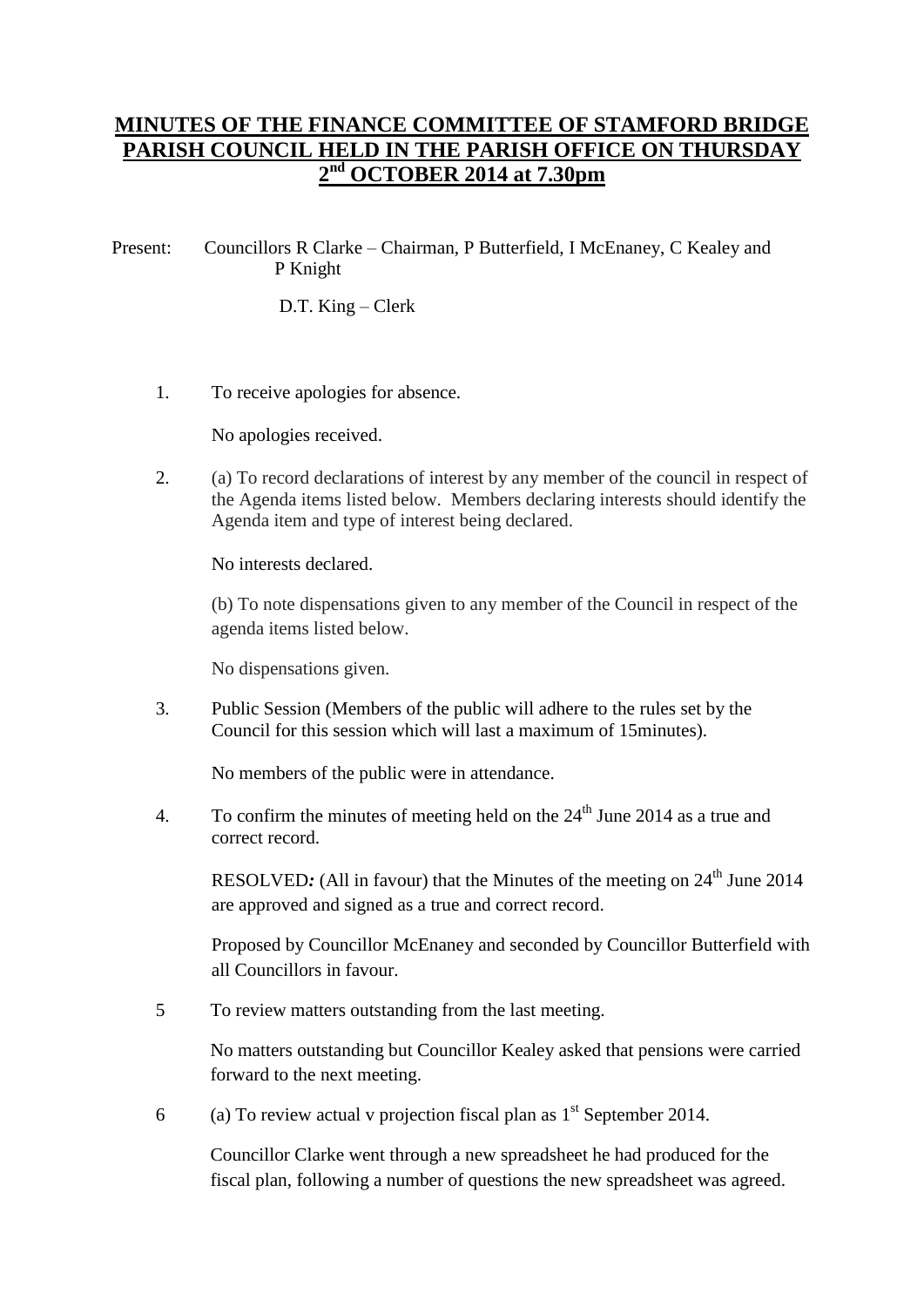(b) To agree information to be reported to the next Parish Council meeting.

It was agreed that Councillor Clarke would explain the new spreadsheet to the other Councillors as the Clerk is to start sending the new spreadsheet out each month.

(c) To discuss potential Precept Projects 2015 – 16

The following costs were suggested for inclusion in 2015/16 Precept:

The new Square project (£1500)

Planting of Christmas tree for Christmas lights (£500)

Seats in the Square (£1500)

New picnic tables (£1500)

3x litter bins (£1000)

7. Review of the grant support given to the Church Youth Group and other Groups.

Councillor Kealey reported that he had received a letter from the Church Youth Group confirming that the work had been done and that the same amount as the grant had been raised. Also included in the letter was a thank-you card from the children.

The Clerk was asked to see if he could obtain updates from other groups which had received a grant.

8. To review progress with the purchasing of items approved by the Council following the successful grant applications made to ERYC.

The Clerk confirmed that all items that were part of the grant had now been ordered or received and he is just waiting for the final bill regarding the salt bins before sending all the receipts to ERYC

9 2014- 15 asset register review and latest update following the External Audit

It has been agreed that a new asset register will be started for year 2014/15 and be used as part of next years' external audit.

10. To review the Councils Insurance cover and to agree action, if any, to be recommended to the Council

It was agreed that either the Clerk or Councillor Clarke would contact Zurich to ascertain current cover and potential future cover.